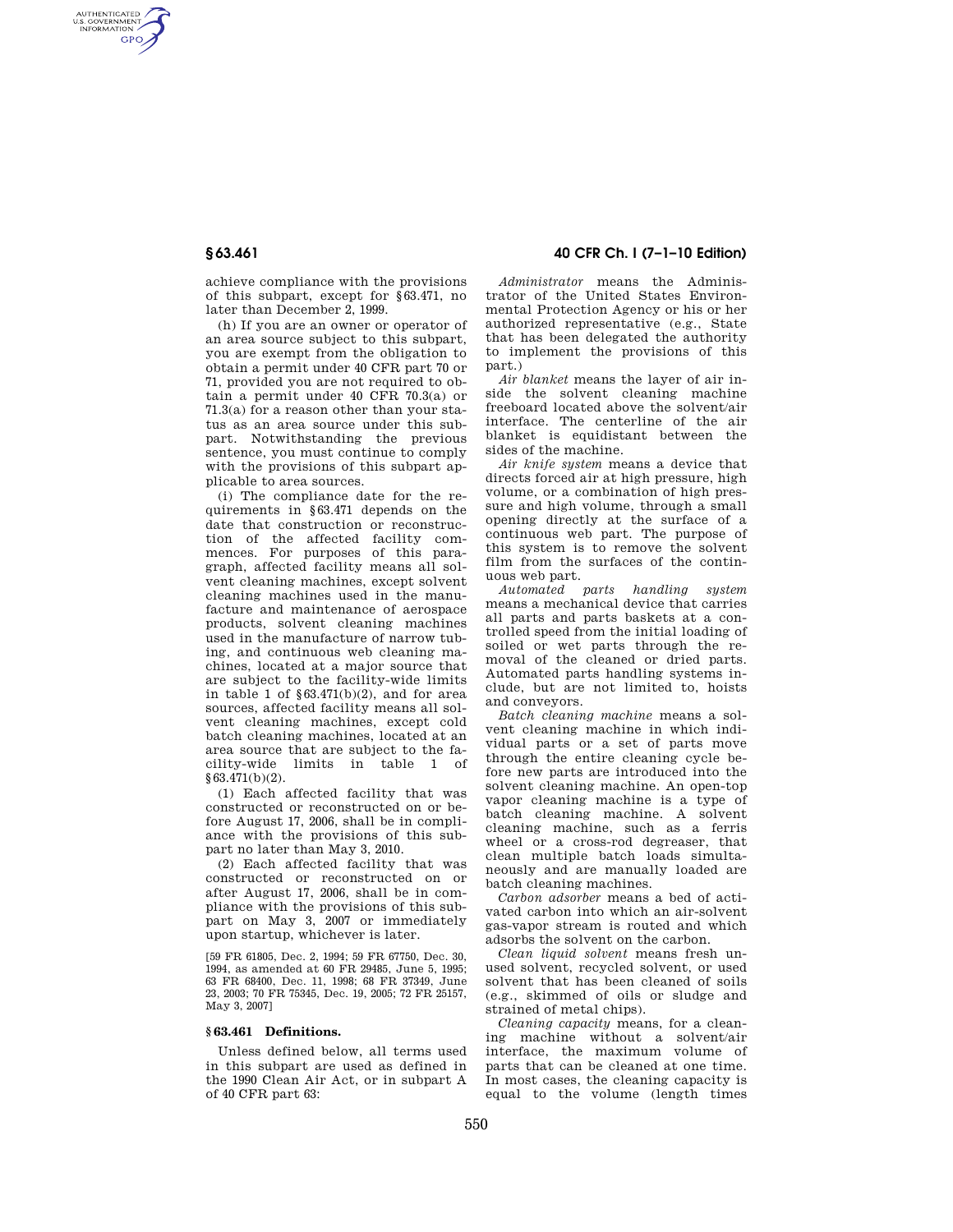## **Environmental Protection Agency § 63.461**

width times height) of the cleaning chamber.

*Cold cleaning machine* means any device or piece of equipment that contains and/or uses liquid solvent, into which parts are placed to remove soils from the surfaces of the parts or to dry the parts. Cleaning machines that contain and use heated, nonboiling solvent to clean the parts are classified as cold cleaning machines.

*Combined squeegee and air-knife system*  means a system consisting of a combination of a squeegee system and an air-knife system within a single enclosure.

*Consumption* means the amount of halogenated hazardous air pollutant solvent added to the solvent cleaning machine.

*Continuous web cleaning machine*  means a solvent cleaning machine in which parts such as film, coils, wire, and metal strips are cleaned at speeds typically in excess of 11 feet per minute. Parts are generally uncoiled, cleaned such that the same part is simultaneously entering and exiting the solvent application area of the solvent cleaning machine, and then recoiled or cut. For the purposes of this subpart, all continuous web cleaning machines are considered to be a subset of in-line solvent cleaning machines.

*Cover* means a lid, top, or portal cover that shields the solvent cleaning machine openings from air disturbances when in place and is designed to be easily opened and closed without disturbing the vapor zone. Air disturbances include, but are not limited to, lip exhausts, ventilation fans, and general room drafts. Types of covers include, but are not limited to, sliding, biparting, and rolltop covers.

*Cross-rod solvent cleaning machine*  means a batch solvent cleaning machine in which parts baskets are suspended from ''cross-rods'' as they are moved through the machine. In a crossrod cleaning machine, parts are loaded semi-continuously, and enter and exit the machine from a single portal.

*Downtime mode* means the time period when a solvent cleaning machine is not cleaning parts and the sump heating coils, if present, are turned off.

*Dwell* means the technique of holding parts within the freeboard area but above the vapor zone of the solvent cleaning machine. Dwell occurs after cleaning to allow solvent to drain from the parts or parts baskets back into the solvent cleaning machine.

*Dwell time* means the required minimum length of time that a part must dwell, as determined by §63.465(d).

*Emissions* means halogenated hazardous air pollutant solvent consumed (i.e., halogenated hazardous air pollutant solvent added to the machine) minus the liquid halogenated hazardous air pollutant solvent removed from the machine and the halogenated hazardous air pollutant solvent removed from the machine in the solid waste.

*Existing* means any solvent cleaning machine the construction or reconstruction of which was commenced on or before November 29, 1993. A machine, the construction or reconstruction of which was commenced on or before November 29, 1993, but that did not meet the definition of a solvent cleaning machine on December 2, 1994, because it did not use halogenated HAP solvent liquid or vapor covered under this subpart to remove soils, becomes an existing source when it commences to use such liquid or vapor. A solvent cleaning machine moved within a contiguous facility or to another facility under the same ownership, constitutes an existing machine.

*Freeboard area* means; for a batch cleaning machine, the area within the solvent cleaning machine that extends from the solvent/air interface to the top of the solvent cleaning machine; for an in-line cleaning machine, it is the area within the solvent cleaning machine that extends from the solvent/ air interface to the bottom of the entrance or exit opening, whichever is lower.

*Freeboard height* means; for a batch cleaning machine, the distance from the solvent/air interface, as measured during the idling mode, to the top of the cleaning machine; for an in-line cleaning machine, it is the distance from the solvent/air interface to the bottom of the entrance or exit opening, whichever is lower, as measured during the idling mode.

*Freeboard ratio* means the ratio of the solvent cleaning machine freeboard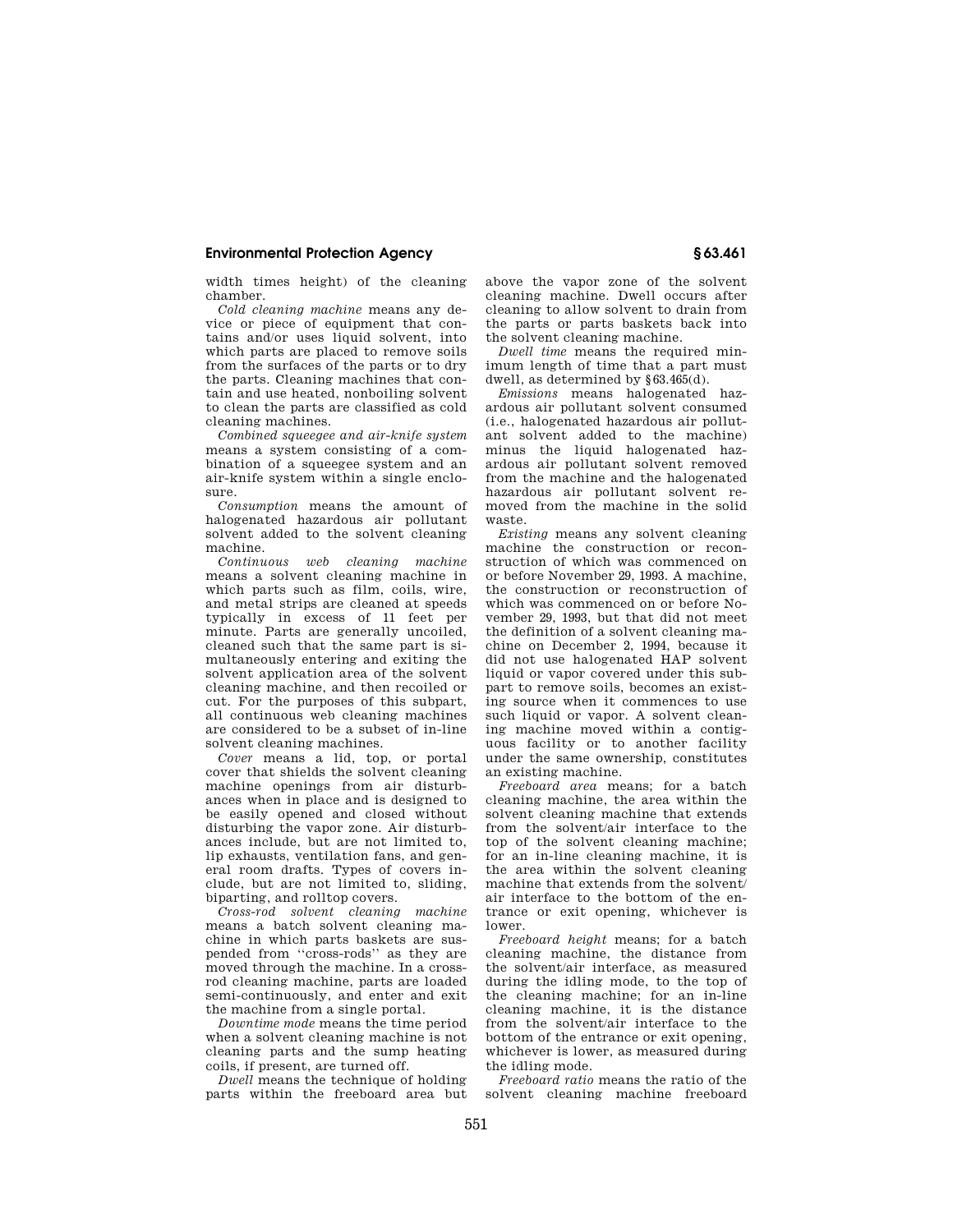height to the smaller interior dimension (length, width, or diameter) of the solvent cleaning machine.

*Freeboard refrigeration device (also called a chiller)* means a set of secondary coils mounted in the freeboard area that carries a refrigerant or other chilled substance to provide a chilled air blanket above the solvent vapor. A primary condenser capable of meeting the requirements of  $§63.463(e)(2)(i)$  is defined as both a freeboard refrigeration device and a primary condenser for the purposes of these standards.

*Halogenated hazardous air pollutant solvent or halogenated HAP solvent*  means methylene chloride (CAS No. 75– 09–2), perchloroethylene (CAS No. 127– 18–4), trichloroethylene (CAS No. 79–01– 6), 1,1,1-trichloroethane (CAS No. 71–55– 6), carbon tetrachloride (CAS No. 56–23– 5), and chloroform (CAS No. 67–66–3).

*Hoist* means a mechanical device that carries the parts basket and the parts to be cleaned from the loading area into the solvent cleaning machine and to the unloading area at a controlled speed. A hoist may be operated by controls or may be programmed to cycle parts through the cleaning cycle automatically.

*Idling mode* means the time period when a solvent cleaning machine is not actively cleaning parts and the sump heating coils, if present, are turned on.

*Idling-mode cover* means any cover or solvent cleaning machine design that allows the cover to shield the cleaning machine openings during the idling mode. A cover that meets this definition can also be used as a workingmode cover if that definition is also met.<br>Immersion

*Immersion cold cleaning machine*  means a cold cleaning machine in which the parts are immersed in the solvent when being cleaned. A remote reservoir cold cleaning machine that is also an immersion cold cleaning machine is considered an immersion cold cleaning machine for purposes of this subpart.

*In-line cleaning machine or continuous cleaning machine* means a solvent cleaning machine that uses an automated parts handling system, typically a conveyor, to automatically provide a continuous supply of parts to be cleaned. These units are fully enclosed except

**§ 63.461 40 CFR Ch. I (7–1–10 Edition)** 

for the conveyor inlet and exit portals. In-line cleaning machines can be either cold or vapor cleaning machines.

*Leak-proof coupling* means a threaded or other type of coupling that prevents solvents from leaking while filling or draining solvent to and from the solvent cleaning machine.

*Lip exhaust* means a device installed at the top of the opening of a solvent cleaning machine that draws in air and solvent vapor from the freeboard area and ducts the air and vapor away from the solvent cleaning area.

*Monthly reporting period* means any calendar month in which the owner or operator of a solvent cleaning machine is required to calculate and report the solvent emissions from each solvent cleaning machine.

*New* means any solvent cleaning machine the construction or reconstruction of which is commenced after November 29, 1993.

*Open-top vapor cleaning machine*  means a batch solvent cleaning machine that has its upper surface open to the air and boils solvent to create solvent vapor used to clean and/or dry parts.

*Part* means any object that is cleaned in a solvent cleaning machine. Parts include, but are not limited to, discrete parts, assemblies, sets of parts, and parts cleaned in a continuous web cleaning machine (i.e., continuous sheets of metal, film).

*Primary condenser* means a series of circumferential cooling coils on a vapor cleaning machine through which a chilled substance is circulated or recirculated to provide continuous condensation of rising solvent vapors and, thereby, create a concentrated solvent vapor zone.

*Reduced room draft* means decreasing the flow or movement of air across the top of the freeboard area of the solvent cleaning machine to meet the specifications of  $§63.463(e)(2)(ii)$ . Methods of achieving a reduced room draft include, but are not limited to, redirecting fans and/or air vents to not blow across the cleaning machine, moving the cleaning machine to a corner where there is less room draft, and constructing a partial or complete enclosure around the cleaning machine.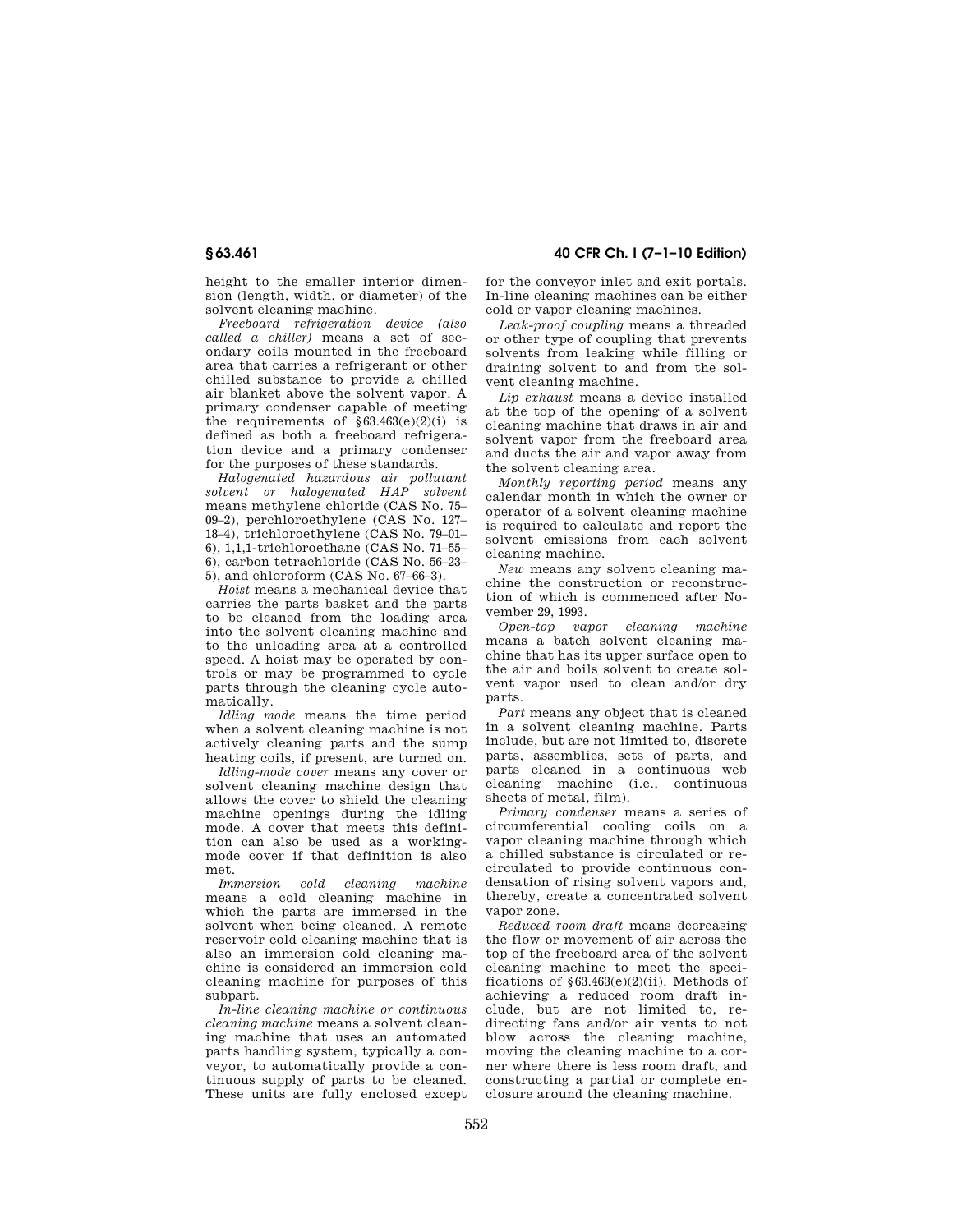## **Environmental Protection Agency § 63.461**

*Remote reservoir cold cleaning machine*  means any device in which liquid solvent is pumped to a sink-like work area that drains solvent back into an enclosed container while parts are being cleaned, allowing no solvent to pool in the work area.

*Remote reservoir continuous web cleaning machine* means a continuous web cleaning machine in which there is no exposed solvent sump. In these units, the solvent is pumped from an enclosed chamber and is typically applied to the continuous web part through a nozzle or series of nozzles. The solvent then drains from the part and is collected and recycled through the machine, allowing no solvent to pool in the work or cleaning area.

*Soils* means contaminants that are removed from the parts being cleaned. Soils include, but are not limited to, grease, oils, waxes, metal chips, carbon deposits, fluxes, and tars.

*Solvent/air interface* means, for a vapor cleaning machine, the location of contact between the concentrated solvent vapor layer and the air. This location of contact is defined as the mid-line height of the primary condenser coils. For a cold cleaning machine, it is the location of contact between the liquid solvent and the air.

*Solvent/air interface area* means; for a vapor cleaning machine, the surface area of the solvent vapor zone that is exposed to the air; for an in-line cleaning machine, it is the total surface area of all the sumps; for a cold cleaning machine, it is the surface area of the liquid solvent that is exposed to the air.

*Solvent cleaning machine* means any device or piece of equipment that uses halogenated HAP solvent liquid or vapor to remove soils from the surfaces of materials. Types of solvent cleaning machines include, but are not limited to, batch vapor, in-line vapor, in-line cold, and batch cold solvent cleaning machines. Buckets, pails, and beakers with capacities of 7.6 liters (2 gallons) or less are not considered solvent cleaning machines.

*Solvent vapor zone* means; for a vapor cleaning machine, the area that extends from the liquid solvent surface to the level that solvent vapor is condensed. This condensation level is defined as the midline height of the primary condenser coils.

*Squeegee system* means a system that uses a series of pliable surfaces to remove the solvent film from the surfaces of the continuous web part. These pliable surfaces, called squeegees, are typically made of rubber or plastic media, and need to be periodically replaced to ensure continued proper function.

*Sump* means the part of a solvent cleaning machine where the liquid solvent is located.

*Sump heater coils* means the heating system on a cleaning machine that uses steam, electricity, or hot water to heat or boil the liquid solvent.

*Superheated part technology* means a system that is part of the continuous web process that heats the continuous web part either directly or indirectly to a temperature above the boiling point of the cleaning solvent. This could include a process step, such as a tooling die that heats the part as it is processed, as long as the part remains superheated through the cleaning machine.

*Superheated vapor system* means a system that heats the solvent vapor, either passively or actively, to a temperature above the solvent's boiling point. Parts are held in the superheated vapor before exiting the machine to evaporate the liquid solvent on them. Hot vapor recycle is an example of a superheated vapor system.

*Vapor cleaning machine* means a batch or in-line solvent cleaning machine that boils liquid solvent generating solvent vapor that is used as a part of the cleaning or drying cycle.

*Water layer* means a layer of water that floats above the denser solvent and provides control of solvent emissions. In many cases, the solvent used in batch cold cleaning machines is sold containing the appropriate amount of water to create a water cover.

*Working mode* means the time period when the solvent cleaning machine is actively cleaning parts.

*Working-mode cover* means any cover or solvent cleaning machine design that allows the cover to shield the cleaning machine openings from outside air disturbances while parts are being cleaned in the cleaning machine.